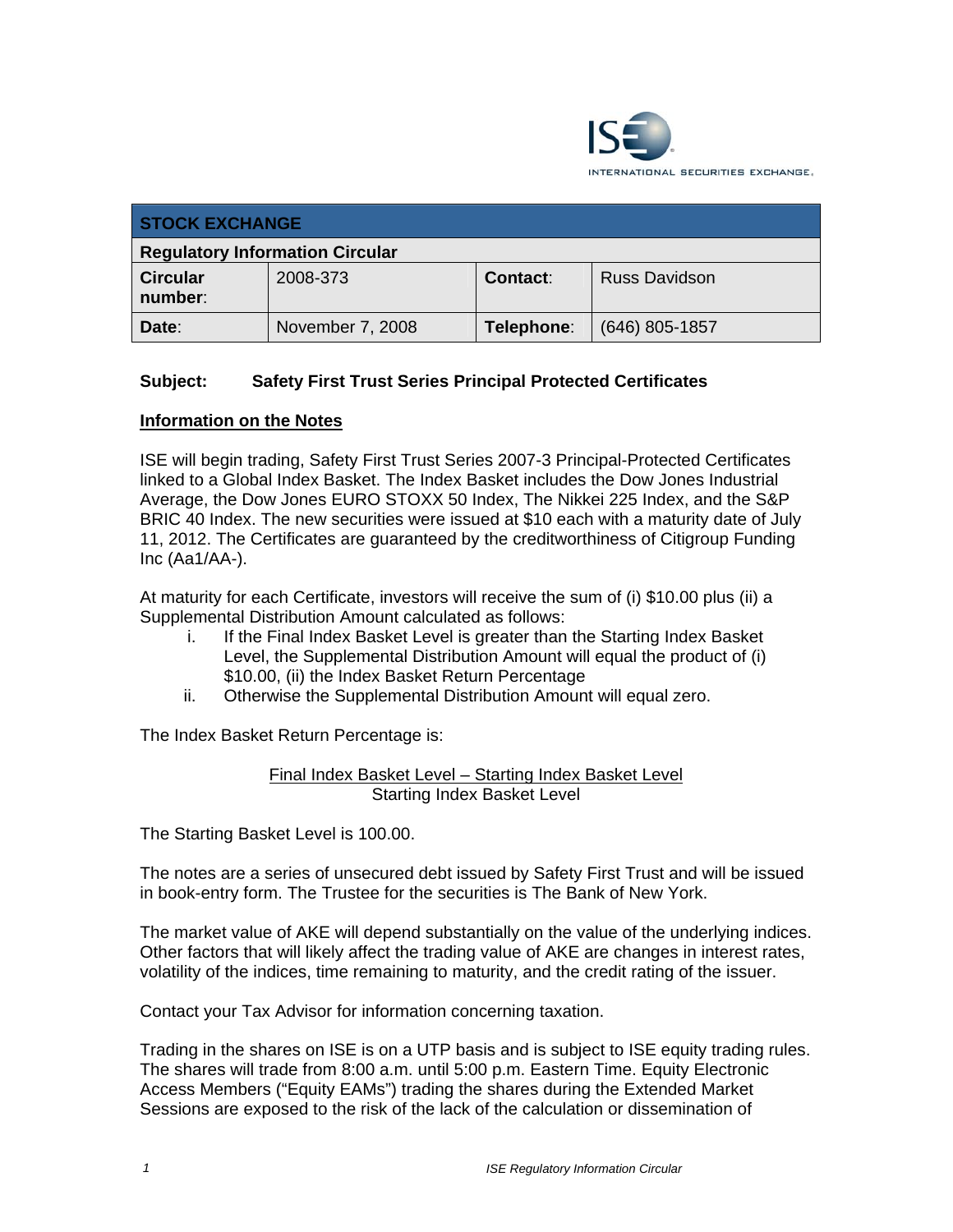underlying index value or intraday indicative value ("IIV"). For certain derivative securities products, an updated underlying index value or IIV may not be calculated or publicly disseminated in the Extended Market hours. Since the underlying index value and IIV are not calculated or widely disseminated during Extended Market hours, an investor who is unable to calculate implied values for certain derivative securities products during Extended Market hours may be at a disadvantage to market professionals.

Equity EAMs also should review NASD Notice to Members 03-71 for guidance on trading these products. The Notice reminds members of their obligations to: (1) conduct adequate due diligence to understand the features of the product; (2) perform a reasonable-basis suitability analysis; (3) perform customer-specific suitability analysis in connection with any recommended transactions; (4) provide a balanced disclosure of both the risks and rewards associated with the particular product, especially when selling to retail investors; (5) implement appropriate internal controls; and (6) train registered persons regarding the features, risk and suitability of these products.

**This Regulatory Information Circular is not a statutory Prospectus. Equity EAMs should consult the Trust's Registration Statement, SAI, Prospectus and the Fund's website for relevant information.**